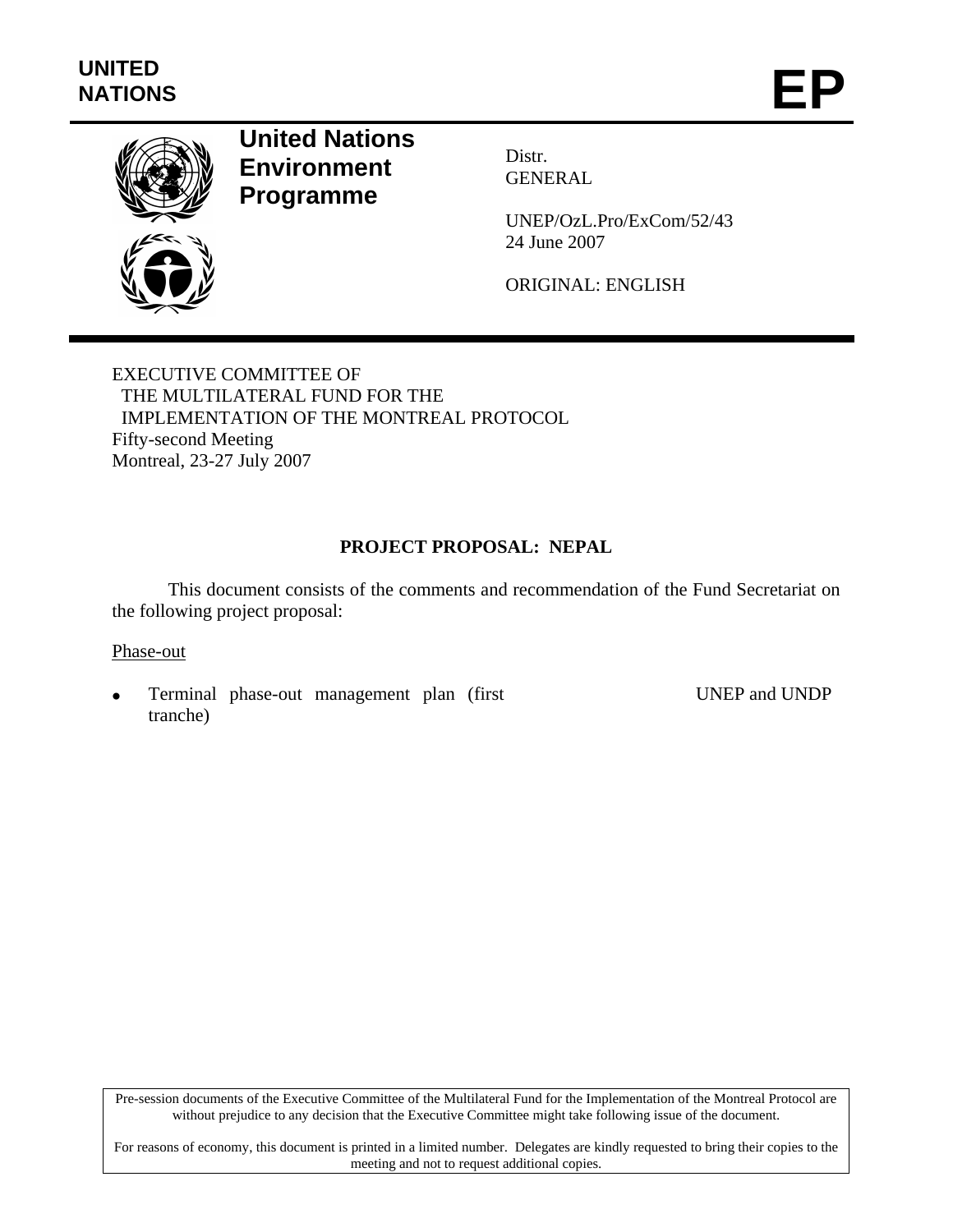# **PROJECT EVALUATION SHEET – MULTI-YEAR PROJECTS NEPAL**

#### **PROJECT TITLE BILATERAL/IMPLEMENTING AGENCY**

Terminal phase-out management plan (first tranche) UNEP and UNDP

#### **SUB-PROJECT TITLES**

| (a) | Policy, regulatory and institutional support                                     | <b>UNEP</b> |
|-----|----------------------------------------------------------------------------------|-------------|
| (b) | Training, capacity-building and awareness                                        | <b>UNEP</b> |
| (c) | Technical assistance and equipment support for servicing/training establishments | <b>UNDP</b> |
| (d) | Technical assistance and incentive programme for end-users                       | <b>UNDP</b> |
| (e) | Coordination and monitoring                                                      | UNEP        |

| NATIONAL CO-ORDINATING AGENCY: | Nepal Bureau of Standards & |
|--------------------------------|-----------------------------|
|                                | Metrology                   |

#### **LATEST REPORTED CONSUMPTION DATA FOR ODS ADDRESSED IN PROJECT**

#### **A: ARTICLE-7 DATA (ODP TONNES, 2005, AS OF APRIL 2007)**

| $\cdot$ |  |
|---------|--|
|         |  |

#### **B: COUNTRY PROGRAMME SECTORAL DATA (ODP TONNES, 2006, AS OF MAY 2007)**

| ODS      | Aerosol | Foam | Ref. Mfg. | Ref. Servicing | Solvents | Process agent | Fumigant |
|----------|---------|------|-----------|----------------|----------|---------------|----------|
| $CFC-12$ |         |      |           | 12.0           |          |               |          |
|          |         |      |           |                |          |               |          |

#### **CFC consumption remaining eligible for funding (ODP tonnes)** n/a

**CURRENT YEAR BUSINESS PLAN:** Total funding US \$167,000 for UNEP and US \$159,000 for UNDP: total phase-out 2 ODP tonnes.

|                                       | PROJECT DATA                                         |         |        | 2009                     | 2010  | Total   |
|---------------------------------------|------------------------------------------------------|---------|--------|--------------------------|-------|---------|
| <b>CFCs</b>                           | <b>Montreal Protocol limit</b>                       | 4.1     | 4.1    | 4.0                      | 0.0   | n/a     |
| (ODP)                                 | Annual consumption limit                             | 4.1     | 4.1    | 4.0                      | 0.0   | n/a     |
| tonnes)                               | Annual phase-out from ongoing projects               | 0.0     | 0.0    | 0.0                      | 0.0   | 0.0     |
|                                       | Annual phase-out newly addressed                     | 8       | 0.0    | 4.0                      | 0.0   | 12      |
|                                       | Annual unfunded phase-out                            | 0.0     | 0.0    | 0.0                      | 0.0   | 0.0     |
|                                       | TOTAL ODS CONSUMPTION TO BE PHASED OUT               |         |        |                          |       |         |
|                                       | Total ODS consumption to be phased-in (HCFCs)        |         |        |                          |       |         |
| Final project costs (US \$):          |                                                      |         |        |                          |       |         |
|                                       | Funding for Lead IA: UNEP                            |         |        | -                        |       | 70,000  |
|                                       | Funding for Cooperating IA: UNDP                     |         | 25,000 | ۰                        |       | 100,000 |
|                                       | <b>Total project funding</b>                         | 110,000 | 60,000 |                          |       | 170,000 |
|                                       | Final support costs (US \$):                         |         |        |                          |       |         |
|                                       | Support cost for Lead IA: UNEP                       |         |        | $\overline{\phantom{a}}$ |       | 9,100   |
| Support cost for Cooperating IA: UNDP | 6,750                                                | 2,250   | ۰      |                          | 9,000 |         |
|                                       | <b>Total support costs</b>                           |         | 6,800  | $\overline{\phantom{a}}$ |       | 18,100  |
|                                       | TOTAL COST TO MULTILATERAL FUND (US \$)              | 121,300 | 66,800 |                          |       | 188,100 |
|                                       | Final project cost effectiveness (US $\frac{6}{x}$ ) |         |        |                          |       | n/a     |

**FUNDING REQUEST:** Approval of funding for the first tranche (2007) as indicated above.

| <b>SECRETARIAT'S RECOMMENDATION</b> | <sup>t</sup> approval<br>blanket<br>$\overline{10}$ |
|-------------------------------------|-----------------------------------------------------|
|-------------------------------------|-----------------------------------------------------|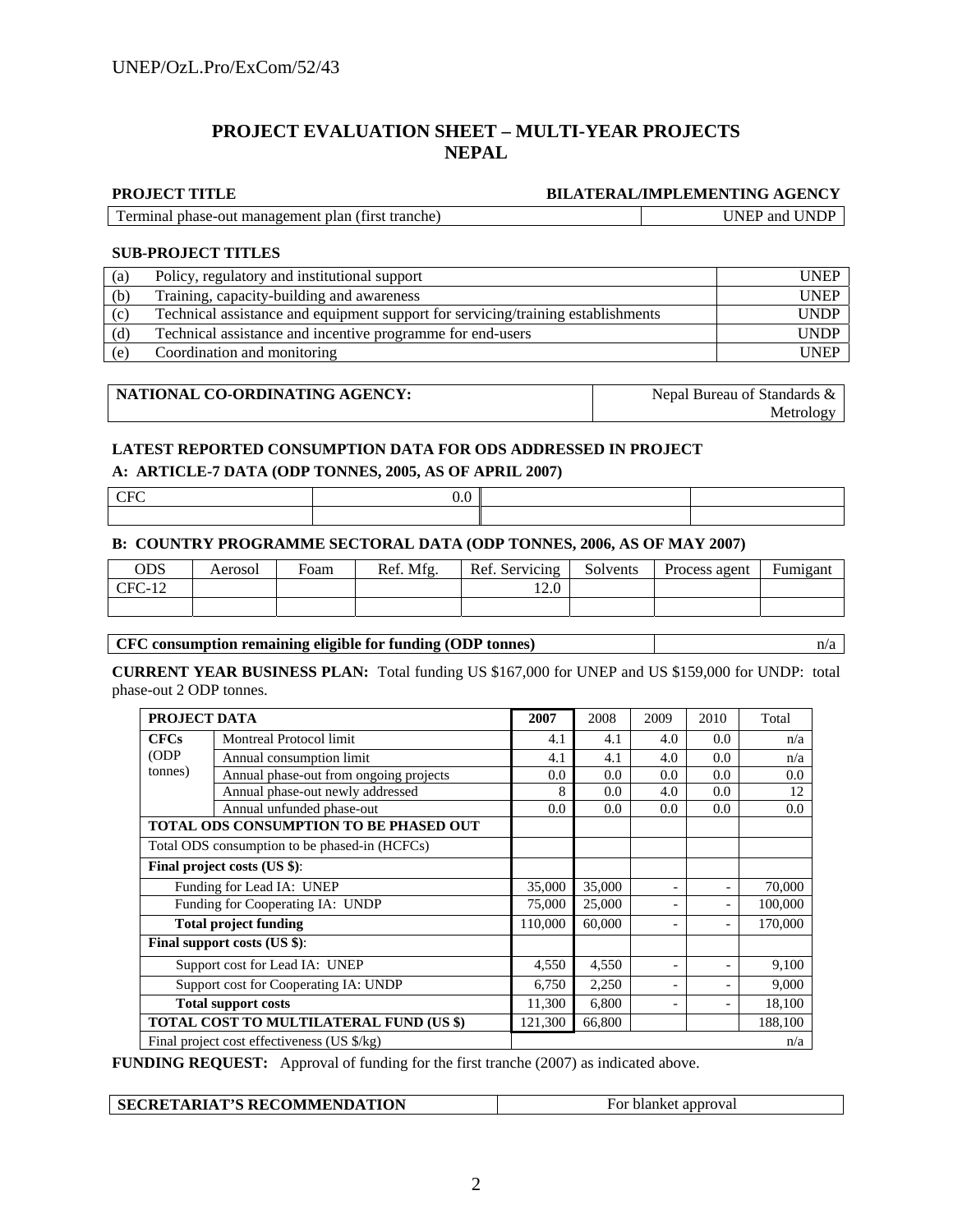# **PROJECT DESCRIPTION**

1. On behalf of the Government of Nepal UNEP, as the lead implementing agency, has submitted a terminal CFC phase-out management plan (TPMP) for consideration by the Executive Committee at its 52nd Meeting. The project will also be implemented with assistance from UNDP.

2. The total cost of the Nepal TPMP as originally submitted is US \$295,000 plus agency support costs of US \$13,650 for UNEP and US \$14,250 for UNDP. The project proposes the complete phase-out of CFCs by the end of 2009. The CFC baseline for compliance is 27.0 ODP tonnes.

# Background

3. In regard to the phase-out of CFCs in the refrigeration-servicing sector, the Executive Committee allocated US  $$246,194$  to UNDP and UNEP at its  $28<sup>th</sup>$  Meeting for the implementation of training programmes for refrigeration service technicians and customs officers, a recovery and recycling programme, information dissemination activities, and a programme for monitoring and control of CFCs (UNEP/OzL.Pro/ExCom/28/38). An additional US \$120,797 was approved for UNDP and UNEP for the refrigerant management plan (RMP) update at its 44<sup>th</sup> Meeting, which included a sub-project to strengthen the recovery and recycling programme approved at the 28th Meeting and assistance to the Government to remain in compliance with the Montreal Protocol (UNEP/OzL.Pro/ExCom/44/49). At its 49th Meeting, the Executive Committee also approved a technical assistance programme to phase-out 0.9 ODP tonnes of CTC, and allocated US \$40,000 plus agency support costs of US \$5,200 for UNEP.

4. Implementation of the activities in the refrigeration-servicing sector resulted in the training of over 450 refrigeration service technicians in good servicing practices, and 53 customs officers. It also led to the establishment of two recovery and recycling centres, provision of 30 units of recovery kits for end users and the distribution of 40 units of refrigeration equipment to service technicians. Several public awareness and information dissemination activities were also completed.

# Policy and legislation

5. After its ratification of the Montreal Protocol in 1996, the Government of Nepal promulgated several ozone-protection related laws and regulations, which provide the legal framework for ODSs phase-out. The strategy for ODS phase out was promulgated in 2000, while the Ozone Depleting Substances Consumption Rules which included the ODS import/export licensing system were enforced starting 2001.

# Refrigeration servicing sector

6. Of the total 12 ODP tonnes of CFC used in the refrigeration servicing sector in 2005, 4.0 ODP tonnes are used for servicing domestic refrigerators, 6.0 ODP tonnes for commercial and industrial refrigeration systems, and 2.0 ODP tonnes for MAC units.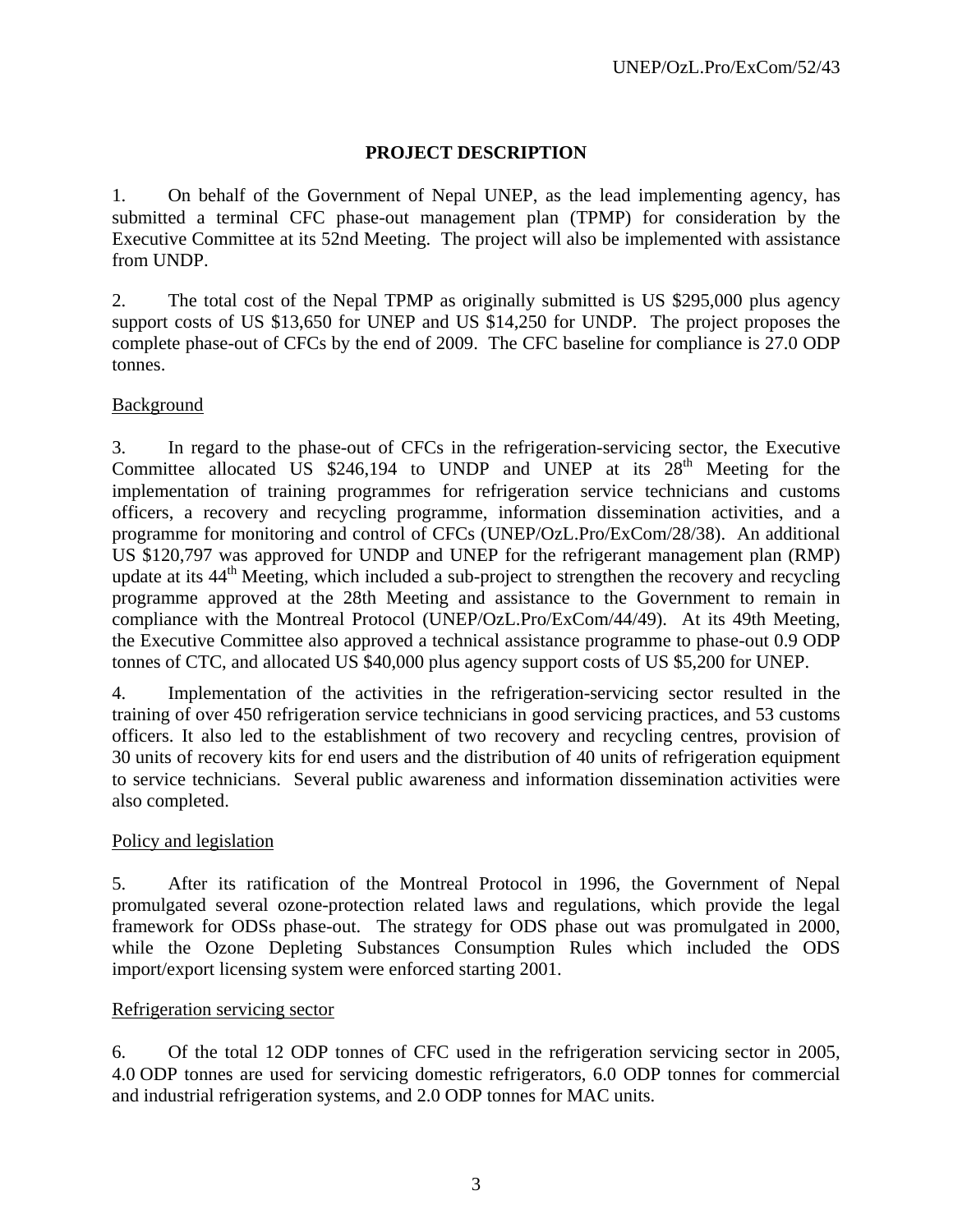7. There are 500 refrigeration servicing workshops in the country, with about 200 senior technicians and 600-1000 skilled workers. In the MAC servicing sector, it is estimated that there are 30 workshops. Fifteen of these MAC workshops have already been assisted under the RMP and the RMP update.

8. The current prices of refrigerants per kg are: US \$3.00 for CFC 12, US \$9.00 for HFC 134a, US \$2.5 for HCFC-22, and US \$23.0 for R407c and R410a.

Activities proposed in the TPMP

- 9. The following activities are proposed to be implemented through the TPMP project:
	- (a) Policy, regulatory and institutional support;
	- (b) Training, capacity building and awareness;
	- (c) Technical assistance and equipment support to servicing and training establishments;
	- (d) Technical assistance and incentive programme for end users; and
	- (e) Project implementation and monitoring.

10. The Government of Nepal plans the complete phase-out of CFCs by 1 January 2010. A detailed work plan for 2007 has been submitted with the TPMP proposal.

# **SECRETARIAT'S COMMENTS AND RECOMMENDATION**

# **COMMENTS**

# Non-compliance decisions for Nepal

11. The Parties to the Montreal Protocol have taken the following non-compliance related decisions for Nepal:

- (a) At their 14th Meeting, the Parties noted that for the July 2000 to June 2001 control period, Nepal was in non-compliance with its obligations under Article 2A of the Protocol, and requested Nepal to submit to the Implementation Committee a plan of action with time-specific benchmarks to ensure a prompt return to compliance (decision XIV/23);
- (b) At their 15th Meeting, the Parties noted that Nepal reported that 74 ODP tonnes of CFCs have been detained by its customs authorities as the shipment lacked an import license and, therefore, wished to report the quantity as illegal trade under the terms of decision XIV/7 (paragraph 7 of decision XIV/7 provides that "the illegally traded quantities should not be counted against a Party's consumption provided the Party does not place the said quantities on its own market"). The Parties concluded that if Nepal decides to release any of the seized quantity of CFCs into its domestic market, it would be considered to be in non-compliance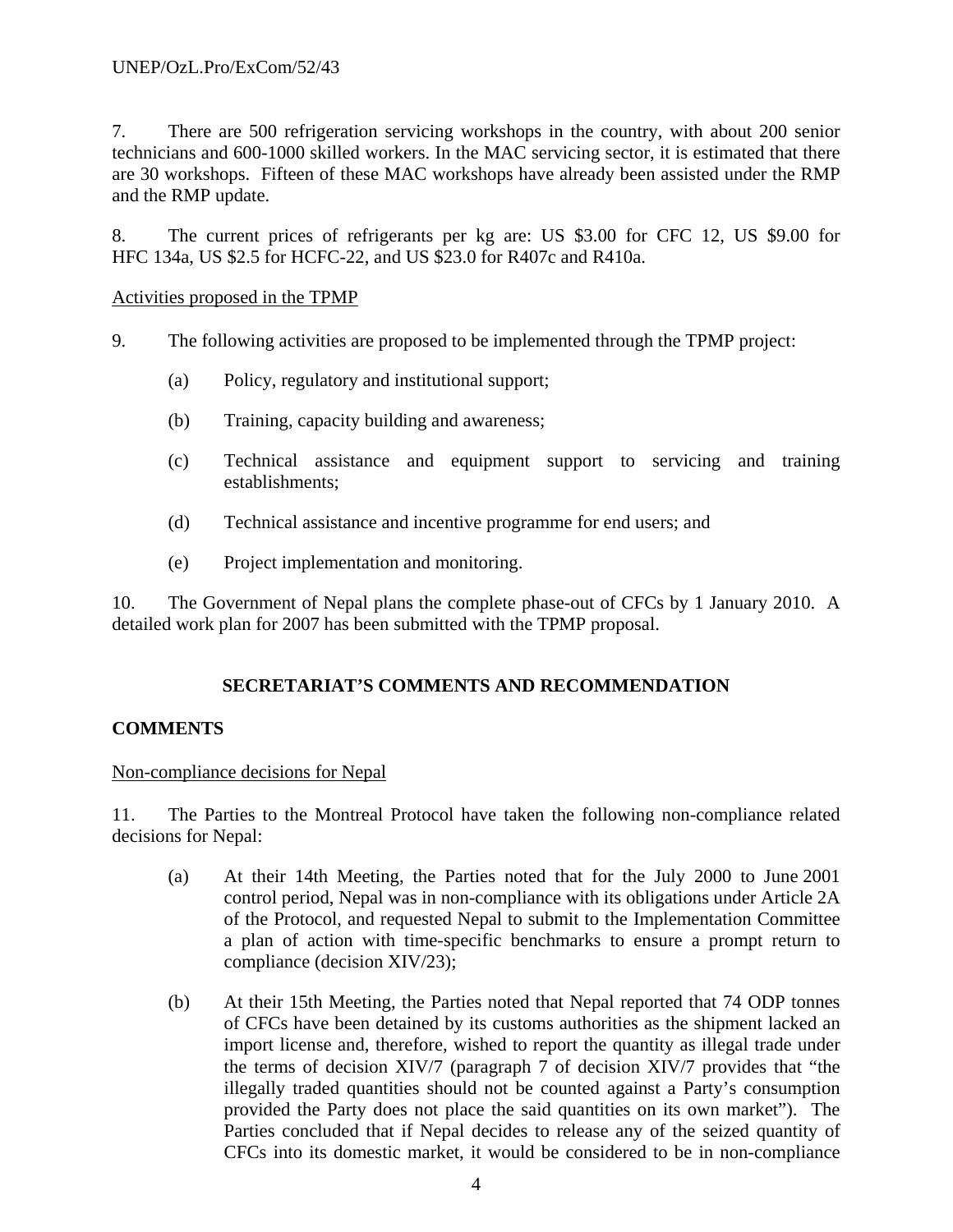with its obligations under Article 2A of the Protocol and would be required to fulfil the terms of decision XIV/23, including the submission of a plan of action with time-specific benchmarks to ensure a prompt return to compliance (decision XV/39); and

(c) At its 16th Meeting, the Parties noted Nepal's submission of its plan of action through which it committed to release no more than the following amount of CFCs in each year as follows: 27.0 ODP tonnes in 2004; 13.5 ODP tonnes in 2005; 13.5 ODP tonnes in 2006; 4.05 ODP tonnes in 2007; 4.05 ODP tonnes in 2008; 4.00 ODP tonnes in 2009; zero in 2010, excluding essential uses that may be authorized by the Parties. The Parties also requested Nepal, *inter alia*, to report annually on the quantity of CFCs released pursuant to this decision and to ensure that any quantities of CFCs remaining after 2010 are not released onto its market except in compliance with Nepal's obligations under the Protocol (decision XVI/27).

12. The 2005 CFC consumption reported by the Government of Nepal under Article 7 of the Montreal Protocol is zero. No new imports of virgin CFCs are allowed in Nepal following paragraph 11 above.

Level of funding and implementation modalities

- 13. During the review of the TPMP, the Secretariat noted that:
	- (a) Nepal has already been able to reduce the use of CFCs from an annual average use of 20 MT to zero within four years from 2001-2004, presumably through the activities undertaken under the RMP, and use of recovered CFCs and alternatives;
	- (b) The country now has a fully operational regulatory ODS framework that requires mandatory licensing of imports, registration of importers and bulk end users, prohibits the import of CFC containing products and requires a strict reporting system for ODS importers and users. It even requires a freeze on the maximum quantity of HCFCs that can be imported until 2015;
	- (c) An ODS Information/Enforcement Centre has been established within the country to respond to issues of border trade control, and to act as the focal point for the further development of enforcement tools and intensified training and awareness programme to combat illegal trade. Additional capacity building can be provided through the enforcement network in South Asia being managed by the CAP, if needed;
	- (d) There is a large percentage of skilled and trained technicians in the refrigeration servicing industry; and
	- (e) There is potential to use drop-in refrigerants that are currently available in the country since the trend for the use of refrigerants is shifting from CFCs to alternatives.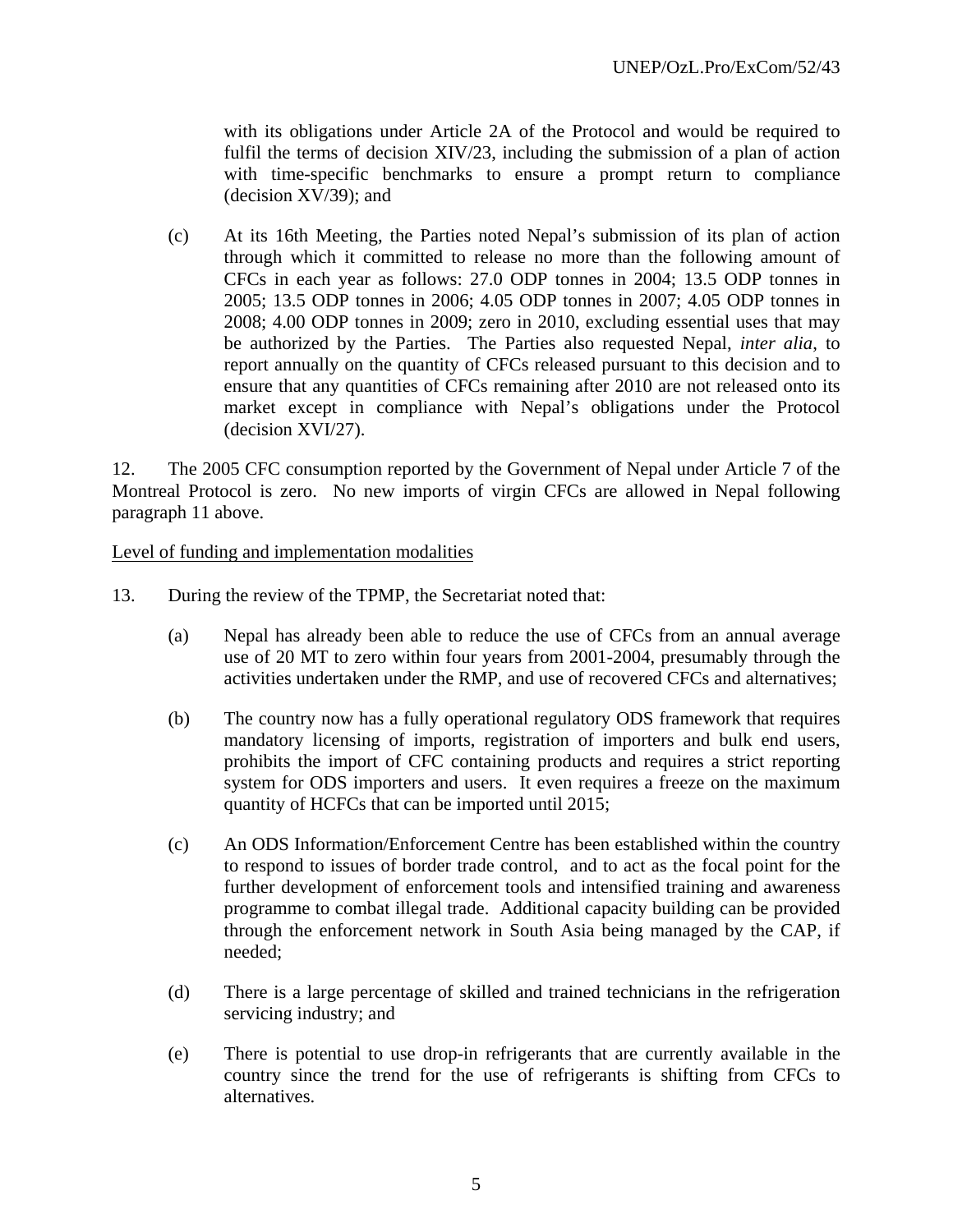14. Based on the above, the Secretariat discussed with UNEP and UNDP the technical issues related to the current levels of CFC consumption in Nepal by type of equipment, the availability of new alternatives on the market, the status of the recovery and recycling equipment that was purchased through the RMP, issues related to the technical viability of an incentive programme, and the potential for retrofitting including the use of drop-ins in commercial refrigeration equipment. These issues have been addressed and incorporated in the final project proposal.

15. UNEP and UNDP considered the Secretariat's suggestions and adjusted the sub-project components of the TPMP accordingly. The final amount agreed for the TPMP is US\$170,000 plus support costs at the amount of US \$18,100.

# **Agreement**

16. The Government of Nepal submitted a draft agreement between the Government and the Executive Committee with the conditions for the complete phase-out of CFCs in Nepal, which is contained in Annex I to the present document.

# **RECOMMENDATION**

17. The Secretariat recommends blanket approval of the terminal phase-out management plan for Nepal. The Executive Committee may wish to:

- (a) Approve, in principle, the terminal phase-out management plan for Nepal, at the amount of US \$70,000 plus agency support costs of US \$9,100 for UNEP and US \$100,000 plus support costs of US \$9,000 for UNDP;
- (b) Approve the draft agreement between the Government of Nepal and the Executive Committee for the implementation of the terminal phase-out management plan as contained in Annex I to this document;
- (c) Urge UNEP and UNDP to take full account of the requirements of decisions 41/100 and 49/6 during the implementation of the terminal phase-out management plan; and
- (d) Approve the first tranche of the plan at the funding levels shown in the table below:

|     | <b>Project Title</b>                                   | <b>Project Funding</b><br>$(US \$ | <b>Support Cost</b><br>$(US \$ | Implementing<br><b>Agency</b> |
|-----|--------------------------------------------------------|-----------------------------------|--------------------------------|-------------------------------|
| (a) | Terminal phase-out management plan (first)<br>(tranche | 35,000                            | 4,550                          | <b>UNEP</b>                   |
| (b) | Terminal phase-out management plan (first)<br>tranche) | 75,000                            | 6,750                          | <b>UNDP</b>                   |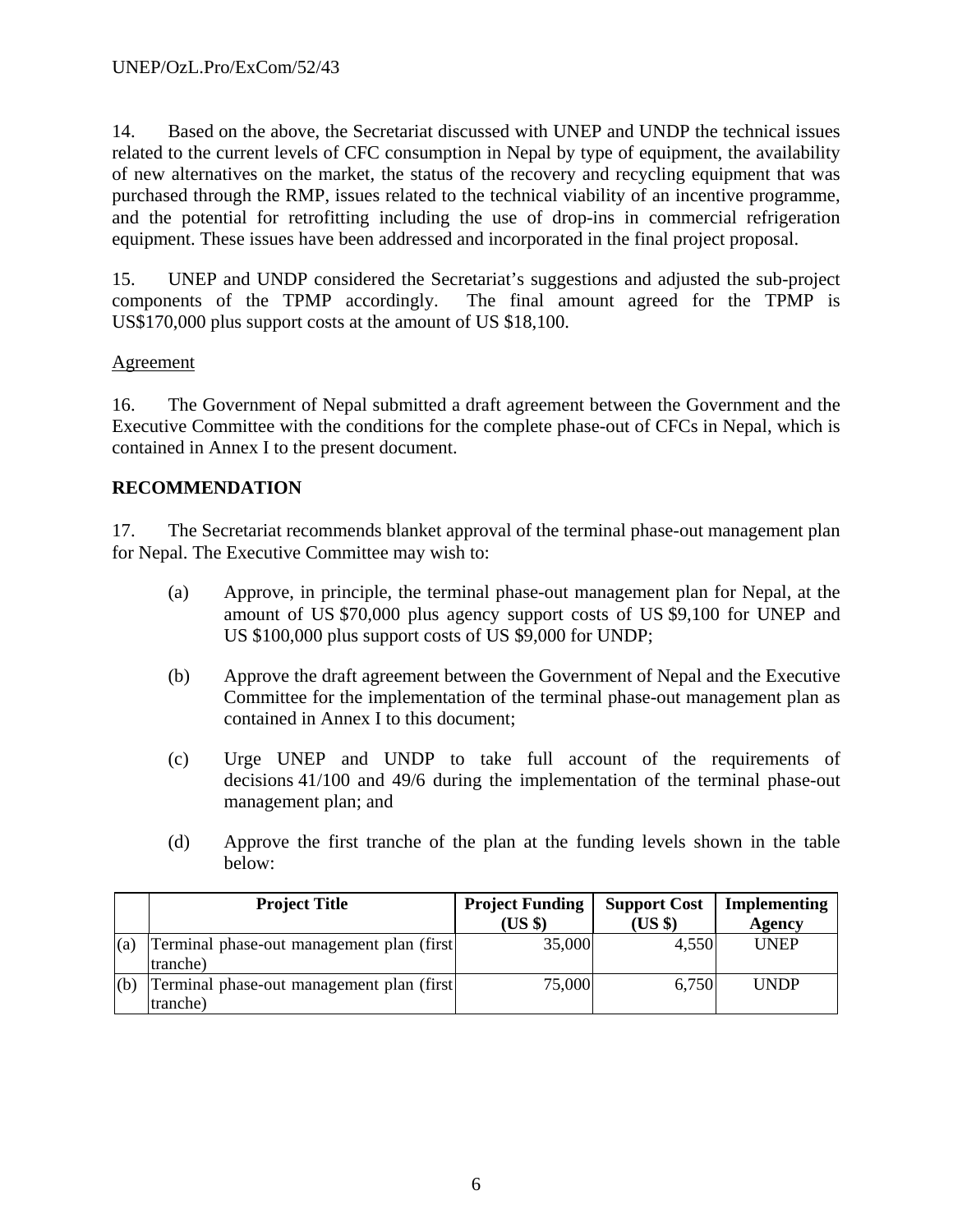# **Annex I**

# **DRAFT AGREEMENT BETWEEN NEPAL AND THE EXECUTIVE COMMITTEE OF THE MULTILATERAL FUND FOR THE PHASE-OUT OF OZONE-DEPLETING SUBSTANCES**

1. This Agreement represents the understanding of the Government of Nepal (the "Country") and the Executive Committee with respect to the complete phase-out of controlled use of the ozone-depleting substances set out in Appendix 1-A (the "Substances") prior to 1 January 2010 in compliance with Protocol schedules.

2. The Country agrees to meet the annual consumption limits of the Substances as set out in row 2 of Appendix 2-A (the "Targets, and Funding") in this Agreement. The Country accepts that, by its acceptance of this Agreement and performance by the Executive Committee of its funding obligations described in paragraph 3, it is precluded from applying for or receiving further funding from the Multilateral Fund in respect to the Substances.

3. Subject to compliance by the Country with its obligations set out in this Agreement, the Executive Committee agrees in principle to provide the funding set out in row 9 of Appendix 2-A (the "Targets, and Funding") to the Country. The Executive Committee will, in principle, provide this funding at the Executive Committee meetings specified in Appendix 3-A (the "Funding Approval Schedule").

4. The Country will meet the consumption limits for each of the Substances as indicated in Appendix 2 -A. It will also accept independent verification by the relevant implementing agency of achievement of these consumption limits as described in sub-paragraph 5(b) of this Agreement.

5. The Executive Committee will not provide the Funding in accordance with the Funding Approval Schedule unless the Country satisfies the following conditions at least 60 days prior to the applicable Executive Committee meeting set out in the Funding Approval Schedule:

- (a) That the Country has met the Targets for the applicable year;
- (b) That the meeting of these Targets will be independently verified, if requested by the Executive Committee consistent with paragraph (d) of decision 45/54;
- (c) That the Country has substantially completed all actions set out in the last annual implementation programme; and
- (d) That the Country has submitted and received endorsement from the Executive Committee for an annual implementation programme in the form of Appendix 4-A (the "Format of Annual Implementation Programme") in respect of the year for which tranche funding is being requested.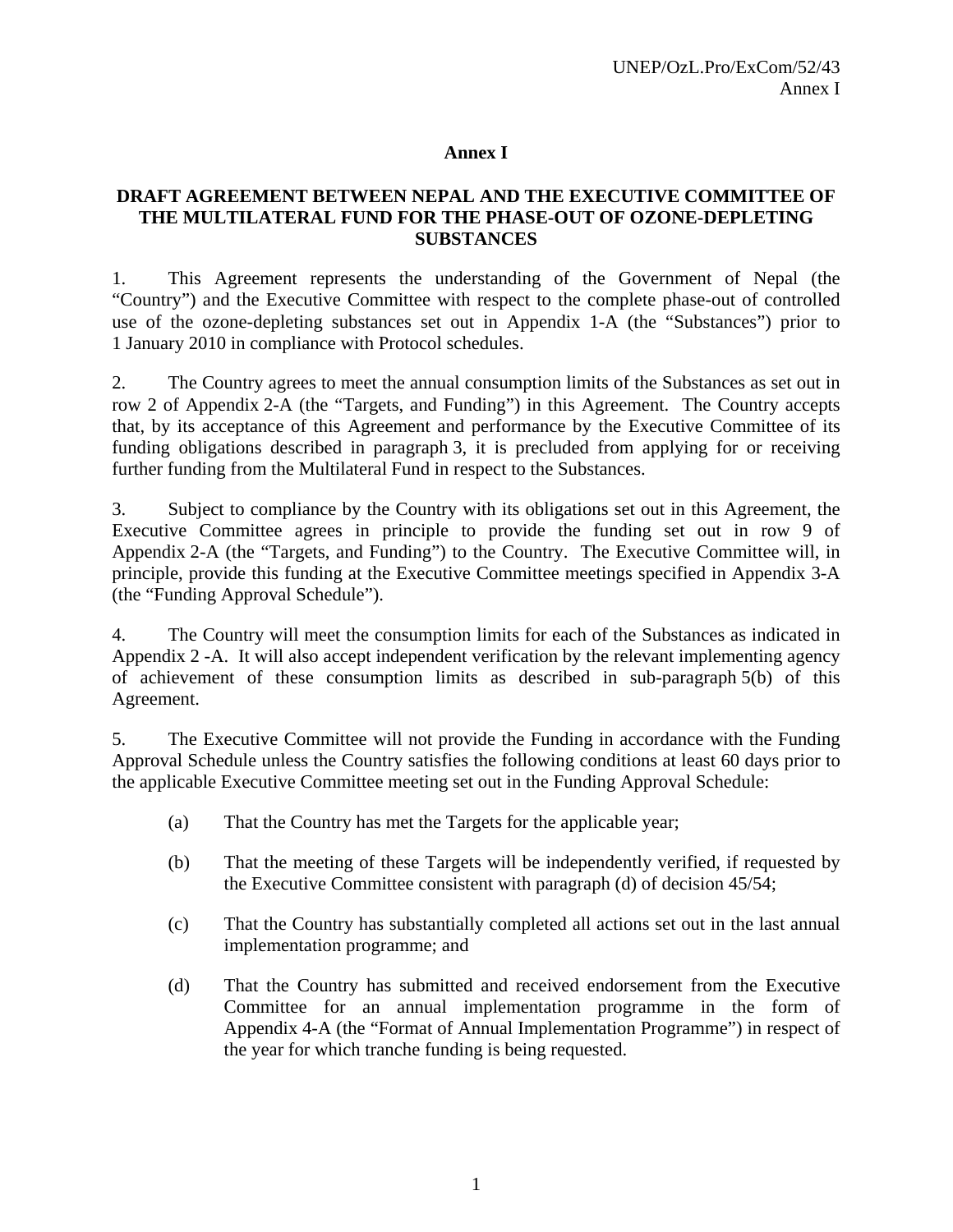6. The Country will ensure that it conducts accurate monitoring of its activities under this Agreement. The institutions set out in Appendix 5-A (the "Monitoring Institutions and Roles") will monitor and report on that monitoring in accordance with the roles and responsibilities set out in Appendix 5-A. This monitoring will also be subject to independent verification as described in sub-paragraph 5(b).

7. While the Funding was determined on the basis of estimates of the needs of the Country to carry out its obligations under this Agreement, the Executive Committee agrees that the Country may have the flexibility to reallocate the approved funds, or part of the funds, according to the evolving circumstances to achieve the goals prescribed under this Agreement. Reallocations categorized as major changes must be documented in advance in the next annual implementation programme and endorsed by the Executive Committee as described in sub-paragraph 5(d). Reallocations not categorized as major changes may be incorporated in the approved annual implementation programme, under implementation at the time, and reported to the Executive Committee in the report on implementation of the annual implementation programme.

8. Specific attention will be paid to the execution of the activities in the refrigeration-servicing sub-sector, in particular:

- (a) The Country would use the flexibility available under this Agreement to address specific needs that might arise during project implementation;
- (b) The technical assistance programme for the refrigeration-servicing sub-sector will be implemented in stages so that remaining resources can be diverted to other phase-out activities such as additional training or procurement of service tools in cases where the proposed results are not achieved, and will be closely monitored in accordance with Appendix 5-A of this Agreement; and
- (c) The Country and the implementing agencies will take full account of the requirements of decisions 41/100 and 49/6 during the implementation of the plan.

9. The Country agrees to assume overall responsibility for the management and implementation of this Agreement and of all activities undertaken by it or on its behalf to fulfill the obligations under this Agreement. UNEP has agreed to be the lead implementing agency (the "Lead IA") and UNDP has agreed to be cooperating implementing agency (the "Cooperating IA") under the lead of the Lead IA in respect of the Country's activities under this Agreement. The Lead IA will be responsible for carrying out the activities listed in Appendix 6-A including but not limited to independent verification as per sub-paragraph 5(b). The Country also agrees to periodic evaluations, which might be carried out under the monitoring and evaluation work programmes of the Multilateral Fund. (The Cooperating IA will be responsible for carrying out the activities listed in Appendix 6-B.) The Executive Committee agrees, in principle, to provide the Lead IA and the Cooperating IA with the fees set out in rows 10 and 11 of Appendix 2-A.

10. Should the Country, for any reason, not meet the Targets for the elimination of the Substances set out in Appendix 2-A of the Montreal Protocol or otherwise does not comply with this Agreement, then the Country agrees that it will not be entitled to the Funding in accordance with the Funding Approval Schedule. At the discretion of the Executive Committee, funding will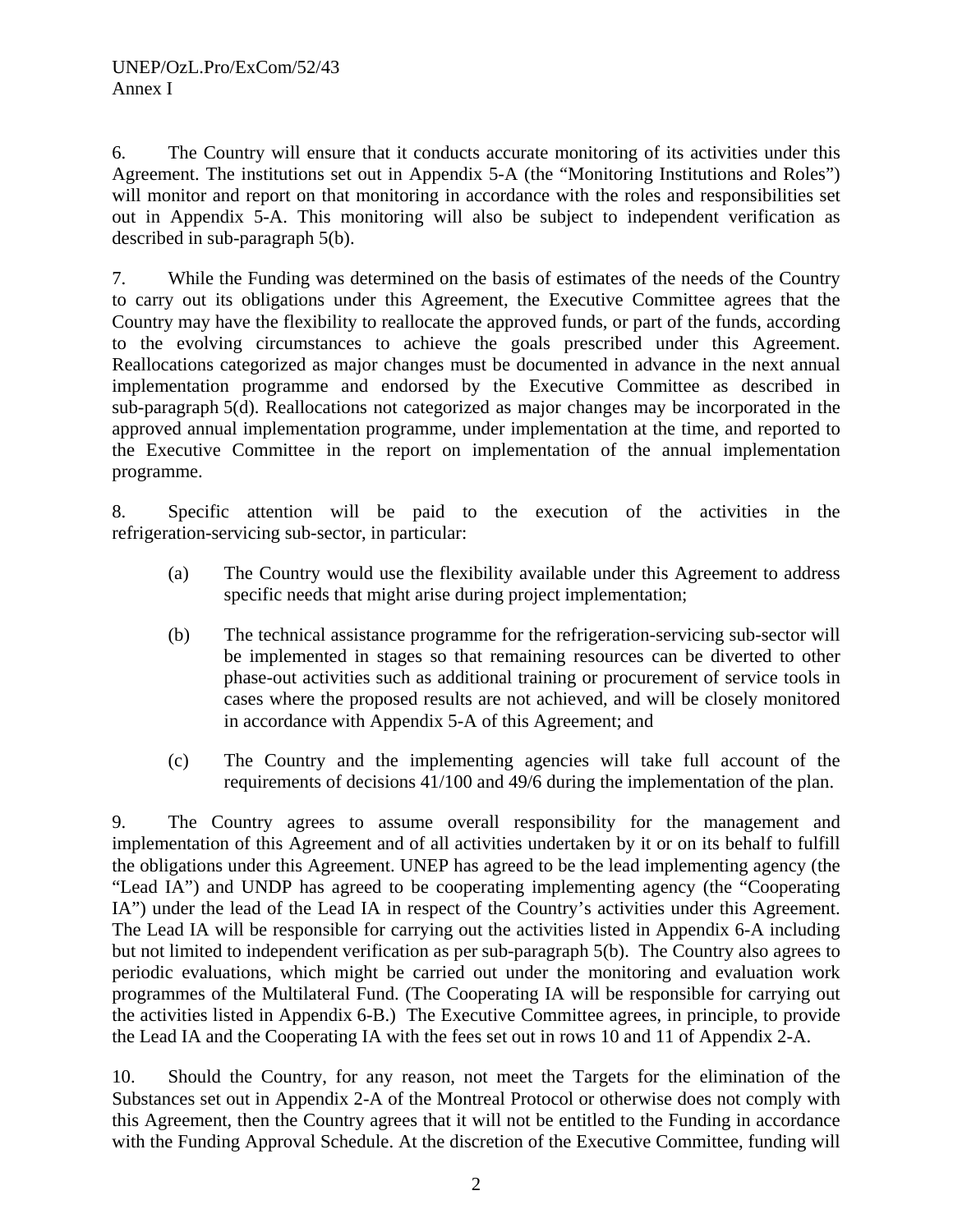be reinstated according to a revised funding approval schedule determined by the Executive Committee after the Country has demonstrated that it has satisfied all of its obligations that were due to be met prior to receipt of the next tranche of funding under the Funding Approval Schedule. The Country acknowledges that the Executive Committee may reduce the amount of the Funding by the amounts set out in Appendix 7-A in respect of each ODP tonne of reductions in consumption not achieved in any one year.

11. The funding components of this Agreement will not be modified on the basis of any future Executive Committee decision that may affect the funding of any other consumption sector projects or any other related activities in the Country.

12. The Country will comply with any reasonable request of the Executive Committee and the Lead IA (and the Cooperating IA) to facilitate implementation of this Agreement. In particular, it will provide the Lead IA (and the Cooperating IA) with access to information necessary to verify compliance with this Agreement.

13. All of the agreements set out in this Agreement are undertaken solely within the context of the Montreal Protocol and as specified in this Agreement. All terms used in this Agreement have the meaning ascribed to them in the Protocol unless otherwise defined herein.

# **APPENDICES**

# **APPENDIX 1-A: THE SUBSTANCES**

| Annex A: | Group I | $\vert$ CFC-11, CFC-12, CFC-113 CFC-114 and CFC-115 |
|----------|---------|-----------------------------------------------------|

# **APPENDIX 2-A: THE TARGETS, AND FUNDING**

|             |                                                    |                                                   | 2007     | 2008     | 2009     | 2010                     | <b>Total</b> |
|-------------|----------------------------------------------------|---------------------------------------------------|----------|----------|----------|--------------------------|--------------|
| <b>CFCs</b> | -1                                                 | Montreal Protocol reduction schedule (ODP tonnes) | 4.1      | 4.1      | 4        | $\Omega$                 | n/a          |
|             |                                                    |                                                   |          |          |          |                          |              |
|             | 2<br>Max. allowable total consumption of CFCs (ODP |                                                   | 4.1      | 4.1      | 4        | $\Omega$                 | n/a          |
|             |                                                    | tonnes)                                           |          |          |          |                          |              |
|             | 3                                                  | Reduction from on-going projects (ODP tonnes)     | $\Omega$ | $\Omega$ | $\Omega$ | $\theta$                 | $\Omega$     |
|             |                                                    |                                                   |          |          |          |                          |              |
|             | $\overline{4}$                                     | New reduction under plan (ODP tonnes)             | 8        | $\Omega$ | 4        | $\Omega$                 | 12           |
|             | 5                                                  | Unfunded reductions (ODP tonnes)                  | $\Omega$ | $\Omega$ | $\Omega$ | $\Omega$                 | $\Omega$     |
|             | 6                                                  | Total annual reduction (ODP tonnes)               |          | $\Omega$ | 4        | $\theta$                 | 12           |
|             | 7                                                  | Lead IA agreed funding $(US \$ )                  | 35,000   | 35,000   |          | $\overline{\phantom{a}}$ | 70,000       |
|             | 8                                                  | Cooperating IA agreed funding (US \$)             | 75,000   | 25,000   |          | $\blacksquare$           | 100,000      |
|             | 9                                                  | Total agreed funding (US \$)                      | 110,000  | 60,000   |          |                          | 170,000      |
|             | 10                                                 | Lead IA support costs (US \$)                     | 4,550    | 4,550    |          |                          | 9,100        |
|             | 11                                                 | Cooperating IA support costs (US \$)              | 6,750    | 2,250    |          |                          | 9,000        |
|             | 12                                                 | Total agreed support costs (US \$)                | 11,300   | 6,800    |          |                          | 18,100       |
|             | Grand total agreed funding (US \$)<br>13           |                                                   | 121,300  | 66,800   |          |                          | 188,100      |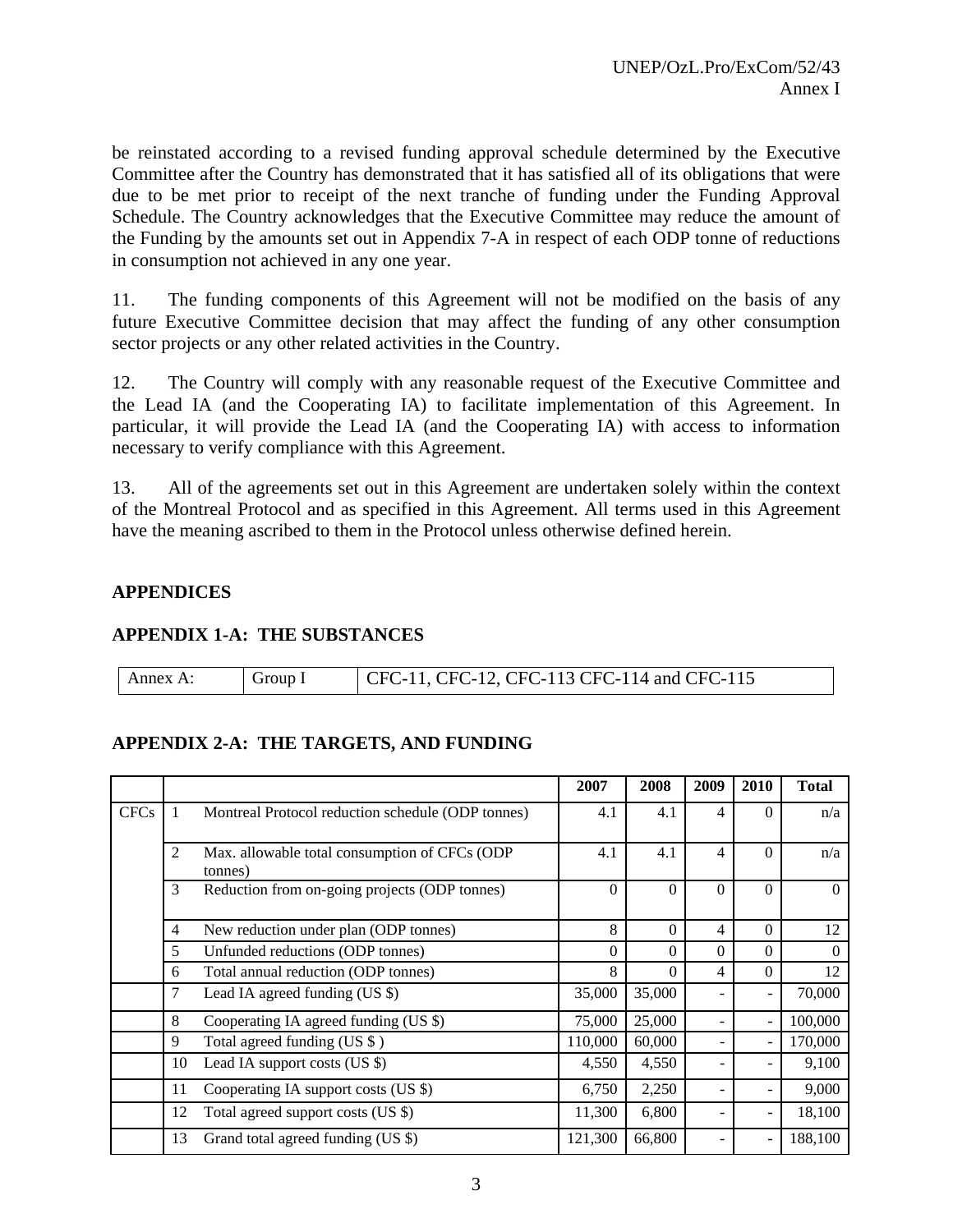# **APPENDIX 3-A: FUNDING APPROVAL SCHEDULE**

1. Funding will be considered for approval at the second meeting of 2007 and 2008.

# **APPENDIX 4-A: FORMAT OF ANNUAL IMPLEMENTATION PROGRAMME**

<u> 1989 - Johann Barbara, martxa alemani</u>ar a <u> 1980 - Johann Barbara, martin a</u>

#### 1. **Data**

**Country**  Year of plan # of years completed # of years remaining under the plan Target ODS consumption of the preceding year Target ODS consumption of the year of plan Level of funding requested Lead implementing agency Cooperating agency(ies)

## 2. **Targets**

| <b>Indicators</b> |               | <b>Preceding year</b> | Year of plan | <b>Reduction</b> |
|-------------------|---------------|-----------------------|--------------|------------------|
| Supply of ODS     | Import        |                       |              |                  |
|                   | Total $(1)$   |                       |              |                  |
| Demand of ODS     | Manufacturing |                       |              |                  |
|                   | Servicing     |                       |              |                  |
|                   | Stockpiling   |                       |              |                  |
|                   | Total $(2)$   |                       |              |                  |

## 3. **Industry Action**

| <b>Sector</b> | <b>Consumption</b><br>preceding year<br>(1) | <b>Consumption</b><br>year of plan<br>(2) | Reduction<br>within year of<br>plan $(1) - (2)$ | Number of<br>projects<br>completed | Number of<br>servicing<br>related<br>activities | <b>ODS</b><br>phase-out (in<br><b>ODP</b> tonnes) |
|---------------|---------------------------------------------|-------------------------------------------|-------------------------------------------------|------------------------------------|-------------------------------------------------|---------------------------------------------------|
| Manufacturing |                                             |                                           |                                                 |                                    |                                                 |                                                   |
| Total         |                                             |                                           |                                                 |                                    |                                                 |                                                   |
|               |                                             |                                           |                                                 |                                    |                                                 |                                                   |
| Refrigeration |                                             |                                           |                                                 |                                    |                                                 |                                                   |
| Total         |                                             |                                           |                                                 |                                    |                                                 |                                                   |
| Grand total   |                                             |                                           |                                                 |                                    |                                                 |                                                   |

# 4. **Technical Assistance**

Proposed Activity: Objective: Target Group: Impact: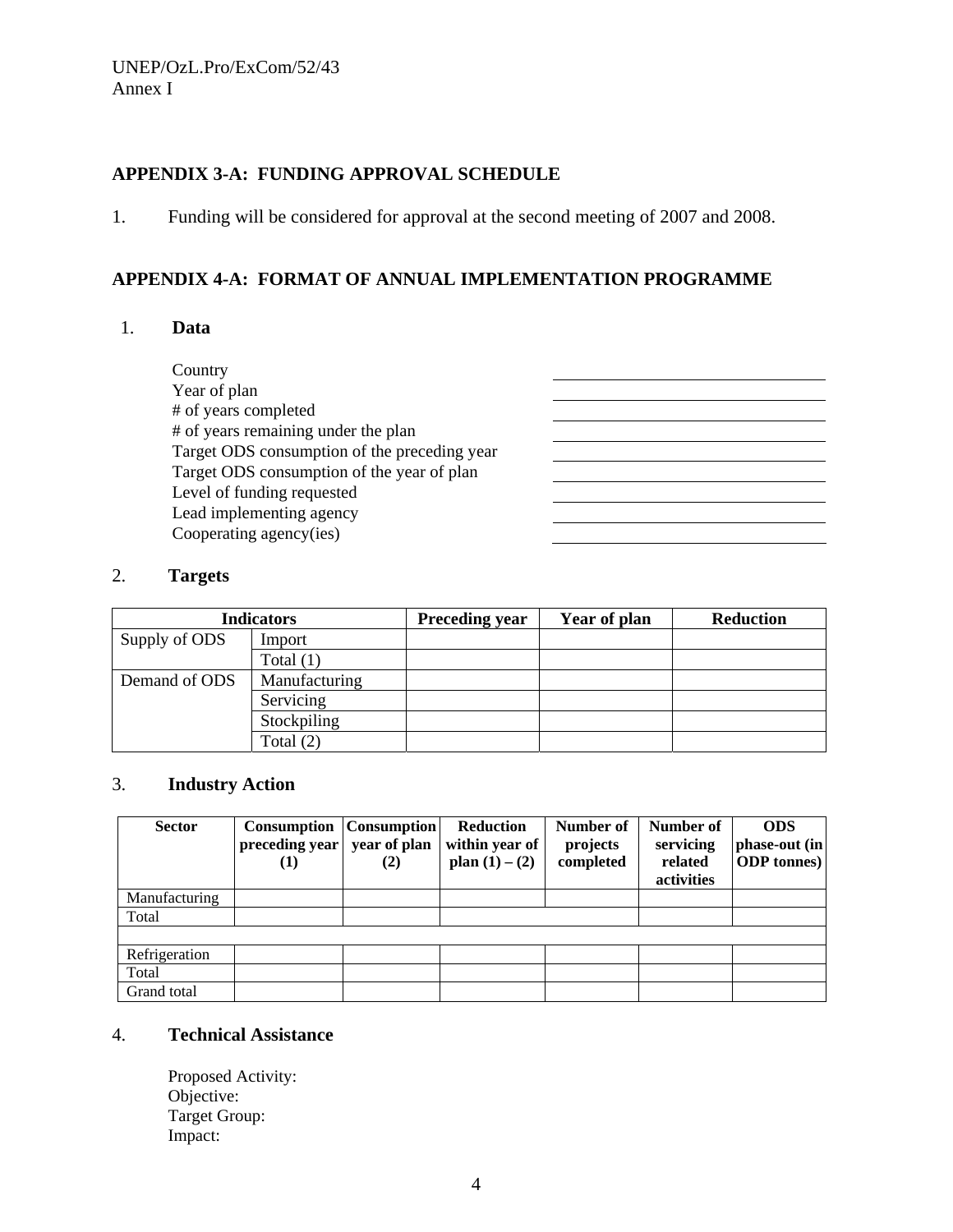## 5. **Government Action**

| <b>Policy/Activity planned</b>                        | <b>Schedule of implementation</b> |
|-------------------------------------------------------|-----------------------------------|
| Type of policy control on ODS import: servicing, etc. |                                   |
| Public awareness                                      |                                   |
| Others                                                |                                   |

### 6. **Annual Budget**

| Activity | <b>Planned expenditures (US \$)</b> |
|----------|-------------------------------------|
|          |                                     |
| Total    |                                     |

# 7. **Administrative Fees**

# **APPENDIX 5-A: MONITORING INSTITUTIONS AND ROLES**

1. The Lead IA will have a particularly prominent role in the monitoring arrangements because of its mandate to monitor ODS imports, whose records will be used as a crosschecking reference in all the monitoring programmes for the different projects within the national phase-out plan. All the monitoring activities have so far been done through the efforts of the National Ozone Unit (Nepal Bureau of Standards and Metrology) with assistance from UNDP and UNEP Regional Offices in Bangkok.

2. The success of the monitoring programme will be based on well designed forms for data collection, evaluation and reporting; regular programme of monitoring visits; and appropriate cross-checking of information from different sources.

#### Verification and reporting

3. In accordance to decision 45/54 (d), the Executive Committee reserves the right for independent verification in case the Executive Committee selects Nepal for related auditing. Based on discussion with the Lead IA, Nepal should select the independent organization (auditing) to carry out the verification of the TPMP results and this independent monitoring programme.

# **APPENDIX 6-A: ROLE OF THE LEAD IMPLEMENTING AGENCY**

1. The Lead IA will be responsible for a range of activities to be specified in the project document as follows:

- (a) Ensuring performance and financial verification in accordance with this Agreement and with its specific internal procedures and requirements as set out in the Country's phase-out plan;
- (b) Assisting the Country in preparation of the Annual Implementation Programme;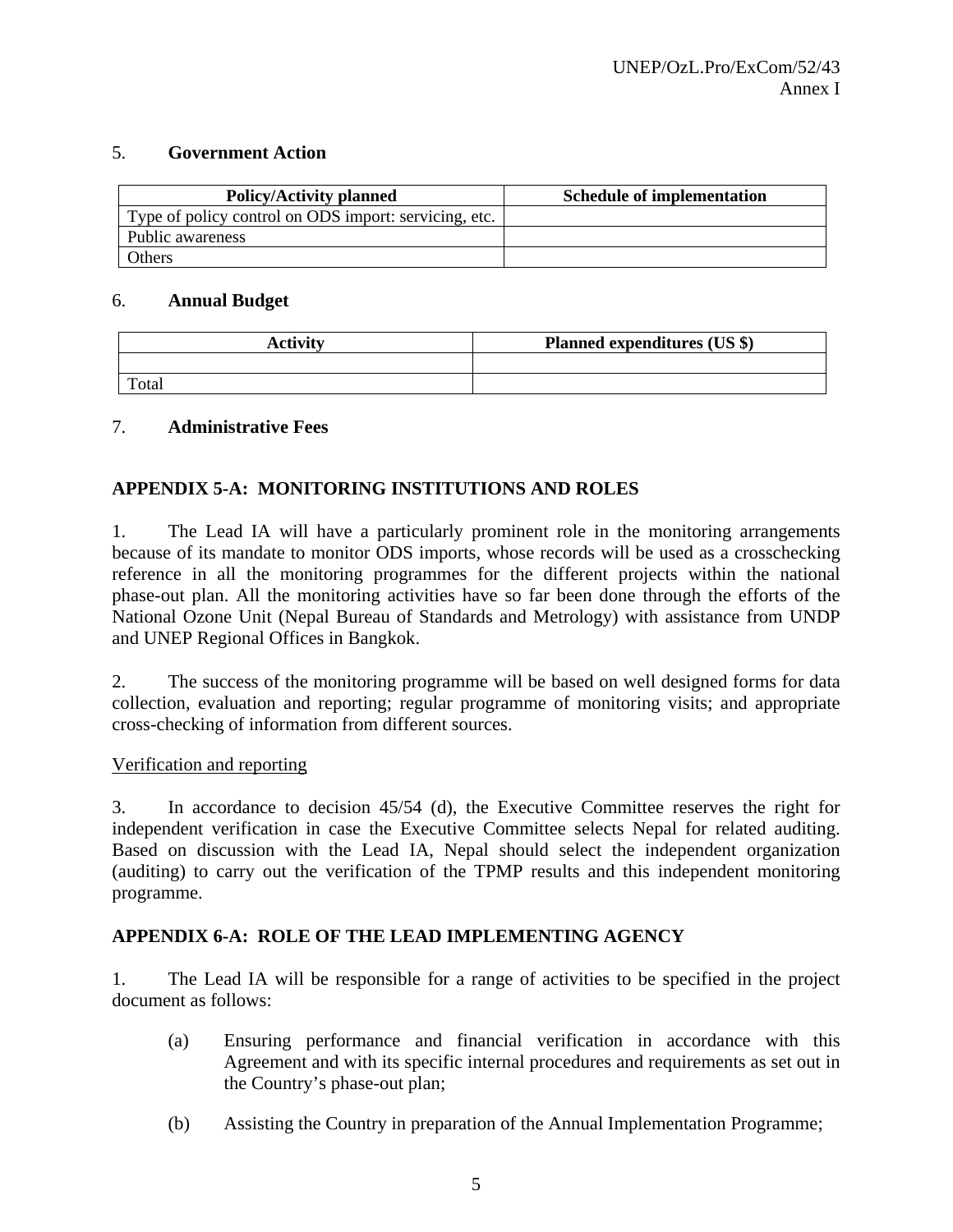- (c) Providing verification to the Executive Committee that the Targets have been met and associated annual activities have been completed as indicated in the Annual Implementation Programme consistent with Appendix-5A. In case the Executive Committee selects Nepal consistent with paragraph (d) of decision 45/54, separate funding will be provided by the Executive Committee to the Lead IA for this undertaking;
- (d) Ensuring that the achievements in previous annual implementation programmes are reflected in the future annual implementation programme;
- (e) Reporting on the implementation of the Annual Implementation Programme of the preceding year and preparing for annual implementation programme for the year of submission for submission to the Executive Committee, commencing with the 2008 annual implementation programme combined with the report on the 2007 annual implementation programme;
- (f) Ensuring that appropriate independent technical experts carry out the technical reviews undertaken by the Lead IA;
- (g) Carrying out required supervision missions;
- (h) Ensuring the presence of an operating mechanism to allow effective, transparent implementation of the Annual Implementation Programme and accurate data reporting;
- (i) Providing verification for the Executive Committee that consumption of the Substances has been eliminated in accordance with the Targets, if requested by the Executive Committee;
- (j) Coordinating the activities of the Cooperating IA;
- (k) Ensuring that disbursements made to the Country are based on the use of the indicators; and
- (l) Providing assistance with policy, management and technical support when required.

# **APPENDIX 6-B: ROLE OF COOPERATING IMPLEMENTING AGENCY**

- 1. The Cooperating IA will:
	- (a) Provide policy development assistance when required;
	- (b) Assist Nepal in the implementation and assessment of the activities funded for by the Cooperating IA; and
	- (c) Provide reports to the Lead IA on these activities, for inclusion in the consolidated reports.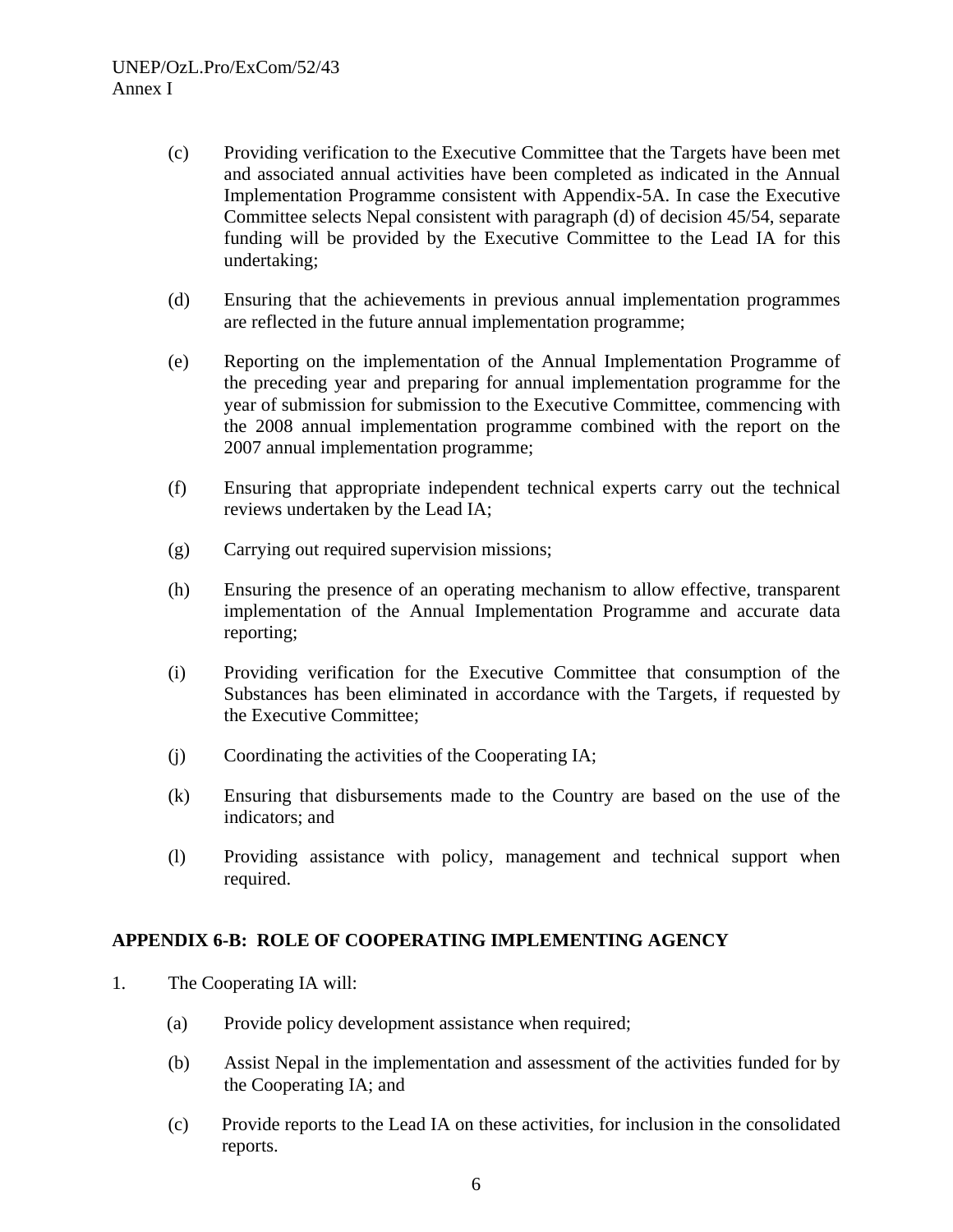# **APPENDIX 7-A: REDUCTIONS IN FUNDING FOR FAILURE TO COMPLY**

1. In accordance with paragraph 10 of the Agreement, the amount of funding provided may be reduced by US \$10,000 per ODP tonne of reductions in consumption not achieved in the year.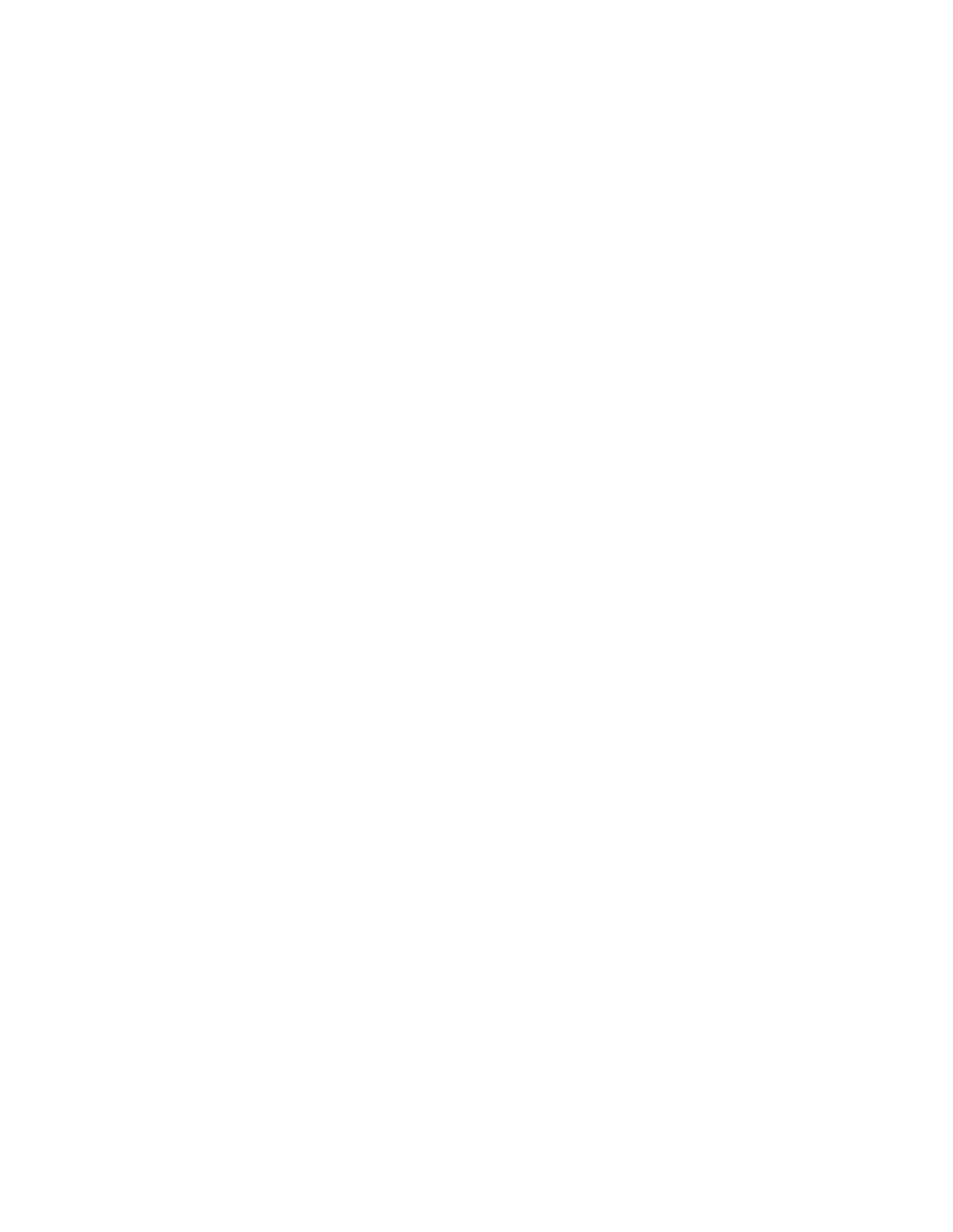# **OVERVIEW TABLES FOR MULTI-YEAR AGREEMENTS NEPAL**

Î.

i.

**(1) PROJECT TITLE: Terminal phase-out management plan**

#### **(2) EXECUTIVE COMMITTEE APPROVALS AND PROVISIONS: Not applicable for first tranche**

#### **(3) ARTICLE 7 DATA (ODP TONNES)**

| <b>Substances</b> | <b>Baseline</b>                            | 1995 | 1996 | 1997 | 1998 | 1999     | 2000             | 2001 | 2002 | 2003 | 2004 | 2005 |
|-------------------|--------------------------------------------|------|------|------|------|----------|------------------|------|------|------|------|------|
| <b>CFC</b>        | 27.0                                       | 25.0 | 27.0 | 29.0 | 32.9 | 25.0     | 94.0             | 0.0  | 0.0  |      | 0.0  | 0.0  |
| <b>CTC</b>        |                                            |      |      | 0.9  | 0.9  | 0.91     | 0.91             | 0.9  |      |      | 0.9  |      |
| Halons            | 2.0°                                       |      | 3.01 | 0.0  | 0.0  | $_{0.0}$ | 0.01             | 0.0  | 0.0  |      | 0.0  | 0.0  |
| <b>MBR</b>        |                                            |      | 0.0  | 0.0  | 0.0  | 0.0      | 0.0 <sub>1</sub> | 0.0  | 0.0  |      | 0.01 | 0.0  |
| <b>TCA</b>        |                                            |      | 0.0  | 0.0  | 0.0  | 0.0      | 0.0 <sub>l</sub> | U.U  |      |      | 0.01 | 0.0  |
|                   | Source: A7 Data from the Ozone Secretariat |      |      |      |      |          |                  |      |      |      |      |      |

| (4) LATEST COUNTRY PROGRAMME SECTORAL DATA (ODP TONNES) |                |      |       |                      |                  |         | Year:                | 2006 |                |            |                       |                 |              |
|---------------------------------------------------------|----------------|------|-------|----------------------|------------------|---------|----------------------|------|----------------|------------|-----------------------|-----------------|--------------|
| <b>Substances</b>                                       | <b>Aerosol</b> | Foam | Halon | <b>Refrigeration</b> |                  | Solvent | <b>Process Agent</b> | MDI  | <b>Lab Use</b> |            | <b>Methyl Bromide</b> | <b>Tobacco</b>  | <b>Total</b> |
|                                                         |                |      |       | <b>Manufacturing</b> | <b>Servicing</b> |         |                      |      |                | <b>OPS</b> | Non-OPS               | <b>Fluffing</b> |              |
| <b>CFC</b>                                              |                |      |       |                      | 12.0             |         |                      |      |                |            |                       |                 | 12.0         |
| <b>CTC</b>                                              |                |      |       |                      |                  | 0.1     |                      |      |                |            |                       |                 | 0.1          |
| Halons                                                  |                |      |       |                      |                  |         |                      |      |                |            |                       |                 | 0.0          |
| <b>MBR</b>                                              |                |      |       |                      |                  |         |                      |      |                |            |                       |                 | 0.0          |
| <b>TCA</b>                                              |                |      |       |                      |                  |         |                      |      |                |            |                       |                 | 0.0          |

1

*Source: Country Programme Data*

#### **(5) PHASE-OUT (ODP TONNES)**

| <b>Substances</b> | Calendar vear                       | 2004 | 2005 | 2006 | 2007 | 2008 | 2009 | 2010 | Total     | <b>Decision</b>                                                         |
|-------------------|-------------------------------------|------|------|------|------|------|------|------|-----------|-------------------------------------------------------------------------|
| <b>CFC</b>        | Maximum Allowable Consumption       |      |      |      |      |      | 4.0  |      |           | aaaaaaaa waanaanaanaanaanaanaa<br>aanaanaa kanaanaanaanaanaanaanaa      |
|                   | (Agreement; per substance if valid) |      |      |      |      |      |      |      |           | nnan man san an an an an an an an an an an<br>namanan mamananan mamanan |
|                   | Compliance Action Target (MOP)      | . .  |      |      |      |      |      |      | 012222222 | Decision XVI/27                                                         |
|                   | <b>Reduction Under Plan</b>         |      |      |      |      | 0.0  | 4.U  |      |           | an an an an an an an an                                                 |
|                   | Remaining Phase-Out to be Achieved  |      |      |      |      |      |      |      |           | ,,,,,,,,,,,,,,,,,,,,,,,,,,,,,                                           |

*Source: Agreement, Inventory, Progress Report, MOP Report, Project Document (Annual Plan) and Verification Reports.* Remaining Phase-Out to be Achieved

#### **(6a) PROJECT COSTS (US\$)**

m.

**Contract Contract Contract** 

| Calendar year                                                                     | 2003 | 2004 | 2005 | 2006 | 2007   | 2008   | 2009 | <b>Total</b> |  |  |
|-----------------------------------------------------------------------------------|------|------|------|------|--------|--------|------|--------------|--|--|
| <b>UNEP</b>                                                                       |      |      |      |      |        |        |      |              |  |  |
| Funding as per Agreement                                                          |      |      |      |      | 35,000 | 35,000 |      | 70,000       |  |  |
| Disbursement as per Annual Plan                                                   |      |      |      |      |        |        |      |              |  |  |
| [Comments]                                                                        |      |      |      |      |        |        |      |              |  |  |
| <b>UNDP</b>                                                                       |      |      |      |      |        |        |      |              |  |  |
| Funding as per Agreement                                                          |      |      |      |      | 75,000 | 25,000 |      | 100,000      |  |  |
| Disbursement as per Annual plan                                                   |      |      |      |      |        |        |      |              |  |  |
| [Comments]                                                                        |      |      |      |      |        |        |      |              |  |  |
| Source: Agreement, Inventory, Progress Reports and Project Document (Annual Plan) |      |      |      |      |        |        |      |              |  |  |

#### **(6b) SUBMISSION SCHEDULES (planned and actual)**

| <b>Submission</b><br>' agreement<br>vear as per | 2003 | 2004 | 2005 | 2006 | 2007              | 2008     | 2009 |
|-------------------------------------------------|------|------|------|------|-------------------|----------|------|
| <b>UNEP/UNDP</b>                                |      |      |      |      |                   |          |      |
| Planned submission as per<br>Agreement          |      |      |      |      | $\alpha$<br>Jul-0 | $Jul-08$ |      |
| Tranche.<br>Number                              |      |      |      |      |                   |          |      |

*Source: Agreement, Inventory and Final ExCom Report Decisions*